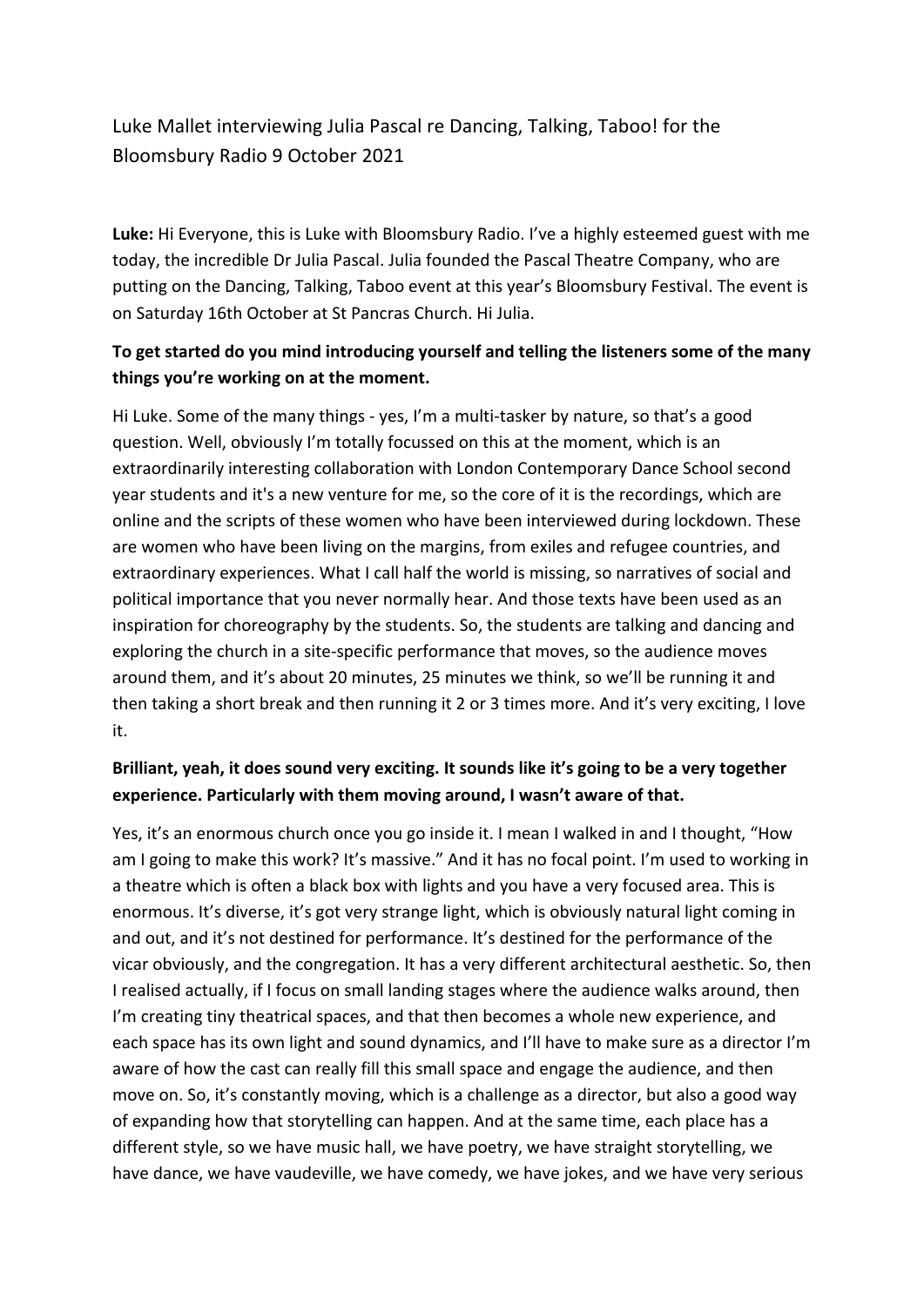areas. So, it's constantly changing and nobody's going to be bored. It's engaging and exciting and shocking and disturbing and amusing, all at once!

# **It sounds like a very emotional performance in many different ways. What the emotion is going to be will vary from performance to performance but you'll be able to drag something out of each stop around the room. Before we get too deep into the event, let's talk about you a little bit. What was it that got you started? What's your origin story in acting, writing, educating, all the different things you do?**

OK. Well, when I was a child, I wanted to be a dancer, which in a way hooks into this and ballet was my great love. But then it shifted and I became interested in text and drama and I went to drama school and became an actor for 4 years and then I realised I think I'm not really a natural actor, I think I'm a director, because I began to feel that I was outside, analysing in the rehearsal room, and thinking how would I do this. And this could be extraordinary if only you didn't scream and shout at the actors - directors in those days were very bullying - but I didn't know how to be a director because there were very few women directors, so then I went to university as a mature student at 24, I went to London University and then went back into acting at the National Theatre and was part of a company and directed a platform performance called 'Men Seldom Make Passes' which was something I adapted from the stories and poetry of Dorothy Parker, and that was with Sarah Kestelman and David Schofield, and it ran for 2 years. It was extremely successful, and it had that kind of vaudeville element that I'm using here too. Then I went to the Orange Tree as an Associate Director. Then I formed my own company working on new writing from other playwrights, but I was poor, so I was doing a lot of journalism for most of my life as and actually I lived quite well on it at a certain point. I was a dance journalist and an arts journalist, and I wrote about culture and Jewish history and decided that perhaps I should start writing plays because I really know how to write a play from the ground up because I've been an actor. I know what the problems are, I know what a rehearsal room is, I know how staging works. So, I then began writing - this is about 1990 - my first important play which was Theresa, which is a play about the collaboration by the British Authorities on the Channel Islands with the Nazis during the occupation, and that was a hidden history, a hidden women's history, and it was a history I knew nothing about because this narrative of British collaboration with the Nazis is not one that's told, even today. And I guess that was the beginning of the journey of looking at the stories that are not told - particularly women's stories of history, and then I wrote more plays. There's a whole catalogue of them, and I found that I had to be a producer as well because I had to raise money, so that's been a part of my life - not one I particularly relish, but it has to be done to make things happen, and the work's been seen in other countries as well so I've done a lot of travelling, and then later on in my life I decided I wanted to do a PhD, so I did a Doctorate at the University of York, and that was about the absence of Jewish women characters on the English stage, 1945 - today. And it got me to looking at British history - why is there hardly any mention of Jewish life in it? And today that's very important to me today, when we think of Black Lives Matter,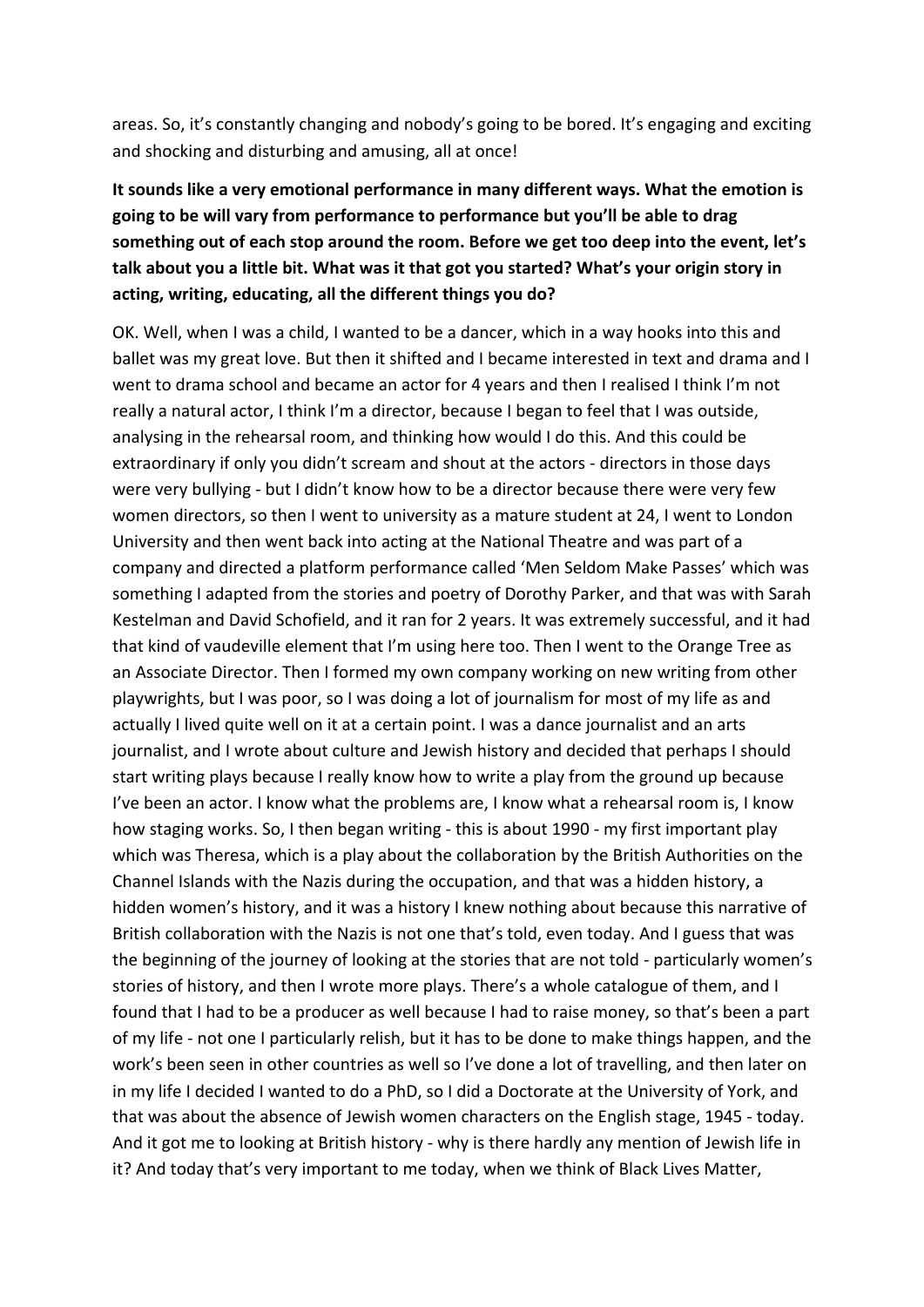Jewish Lives matter too, and all these histories which are not told became a passion- and still are a passion - of mine, and women's histories too. I'm interested in who tells the national story and what is it. There is no one national story, there are many national stories, and a little bit of what I do is try and find those other national stories and international stories, which of course is what they are because the immigrants who come here bring world history with them, and that's what I'm interested in showing in any tiny way I can. So, it was a website, it is a website and now it's developing into a piece of performance theatre, dance theatre and a whole new generation of young people are discovering these stories as well and making them their own. It's disturbing for them because they're coming across stories of racism and obviously the piece is a critique of that racism, but in order to reveal, it you have to show what the racism is. So, some texts which are of course racist - "Shut your mouth Jew!" and "Dirty Gypsy!" - are spoken by racists, but remembered by the women who are telling the story, so the students at first were very hesitant - "Oh, people will think I'm a racist!" I could see that on their faces, and I had to explain to them, "No, this is an antiracist piece, but we have to show what people experience in order to critique it." So, it was quite a learning experience for them as well. So, it's a huge journey! I don't know if that answers your question.

**I think you summed it up. It's very interesting and inspiring the way that you've managed to cover almost the entire landscape of theatrical arts, including the journalism side of things as well - I mean my job at current - and it means you've truly got the full experience and now you've chosen to use it to tell those stories that might not have not been told before and really should be getting a lot more shined. You see that with quite a lot of the events at the festival as well, there's all these different events celebrating Jewish history, and this year it's big for the Bangladeshi community as well, it's great that we're getting told these women's stories, who have been hidden away in history and even nowadays. I really like that you're doing this work. Another piece that I came across when investigating the theatre company, was your work with children as well. There's these classes that are run by the company, workshops for writing and drama, to help people towards maybe a similar career to yourself, where you might write or produce, get a taste of it all when you're younger. It's been interesting recently, the dialogues about whether the arts should, or maybe should not, be part of a traditional education. Have you got a particular take on this?**

Yes. I think studying the arts teaches you everything. For example, I was terrible at maths and geometry but now I realise had they been taught through an art form it would have helped me. So, for example, to know that in ballet you would lift your leg to 45 degrees or 90 degrees, I would have understood why are we measuring degrees. Or, if you were learning tap for example, and you were counting and you were doing a beat and learning a rhythm, you would understand why sums matter. Or, if you had to fill in a form to get money for an arts project, you'd have to know how to budget. These kind of areas are I suppose are sciences, and had I learned them through the arts I would have learned them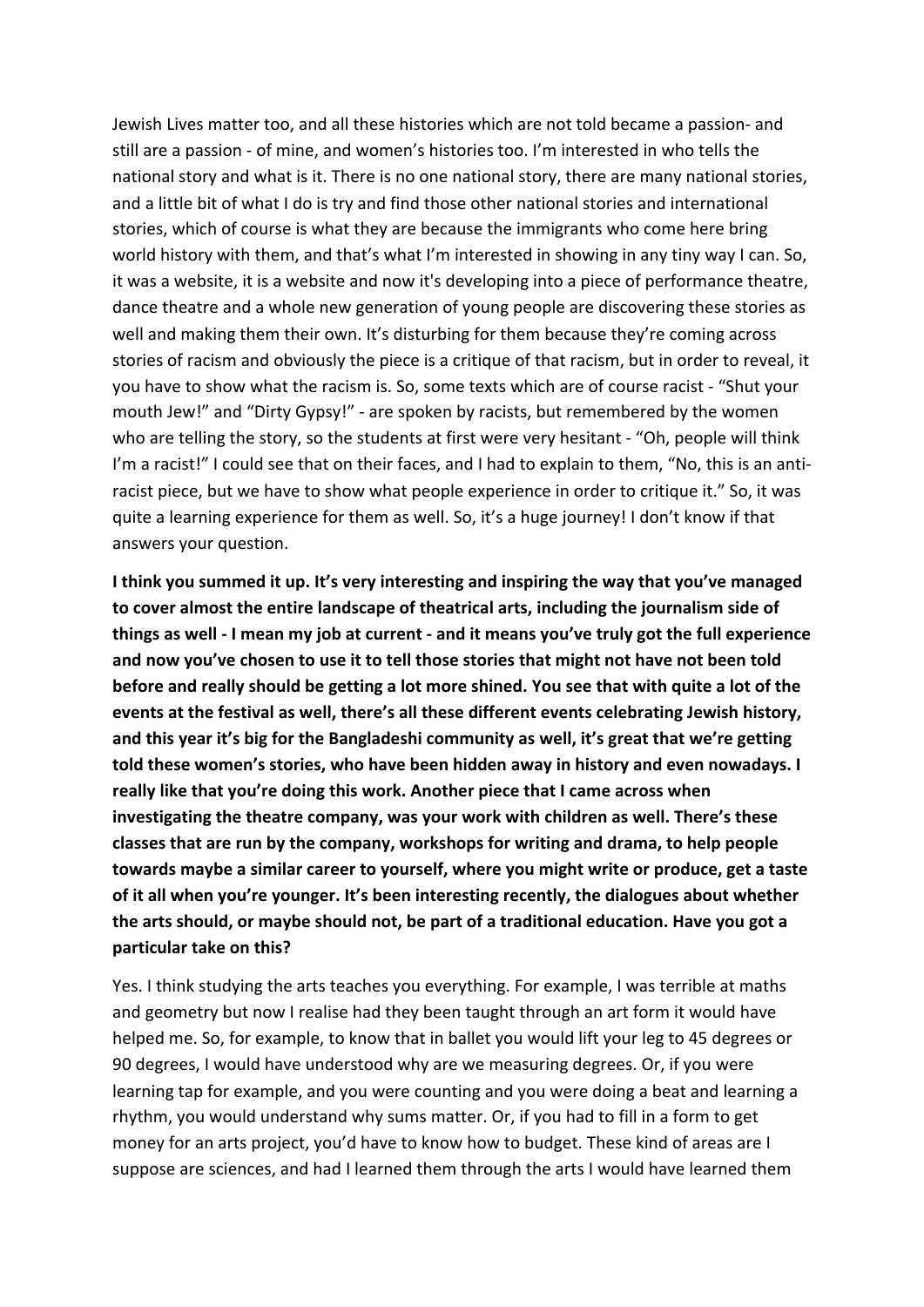with great pleasure, or physics for example, I now regret that I wasn't better at physics, but I couldn't understand how it applied to my life, it was too abstract. So now when I'm writing a show and I'm working with a lighting designer, I understand and I will say to him or her look, I want this tone, or I want half the face lit, and I understand this as the physics of light, but I can't express what it is exactly that I want because I don't have the physics, but I understand that I'm missing the physics, so had I been taught it in that way… I think you can teach almost anything of what they think is 'hard' through what they think is 'soft' -but it's not at all - through the arts and it will be much more exciting to show the application of science through the arts, and the complete melding of the two. You need the totality. We're wrong to split them off and to divide people into artists and scientists. They are totally connected and that's how I think education should happen.

**Yeah, I completely agree with you. I'm now a chemistry student. I'm more in the scientific realm of things but my secondary school was a performing arts school, so we had the opportunity to go into the music, you could do drama, creative writing, anything you wanted to you could go and experience. That was quite nice for me getting that broader education. When having these discussions I have been able to connect to these two sides that have been for now, temporarily split into what's considered soft and hard, like you say, when really they should probably be brought together and help teaching for all sides of things.** 

The whole person. You were talking about journalism. I think a lot about structure. I know as a writer I'm very good at character, but not very good at structure. So, I now think a lot about structure. When I watch whatever, whether it's trash or really well made, I'm looking at the structure of it and I'm finding words like architecture, and I think of the architecture of a project and the architecture of writing and the architecture of directing, and I realize that when I look at a building I realise oh, it's like a play, but it could be a square house or a piece of Bauhaus or it could be a bridge, it could be anything, but architecture I suppose is a science - but why didn't I learn it? And now I'm only just coming to understand the importance of it. So it's the totality that I think is important.

**Yeah, I agree. I think you can find the arts in anything you look at really. The arts embody so much of what we do as a culture, as a society, and science then dictates what is possible within that. The creative mind is infinite, I suppose to an extent, and science narrows that down, yet creativity almost expands when that box is made smaller. It's interesting the way they interact, and they probably should be told to interact a little bit more than they are at the moment. That would be nice to see.**

It would be wonderful, we need it and we're the people to do it.

**It was interesting, particularly in the past year with COVID, seeing people sit with their own creativity when they're at home during isolations. For some people it put quite a strain on them, but also allowed them the freedom to explore their creativity and hobbies and things like that. But, obviously being a theatre company, COVID must have been quite**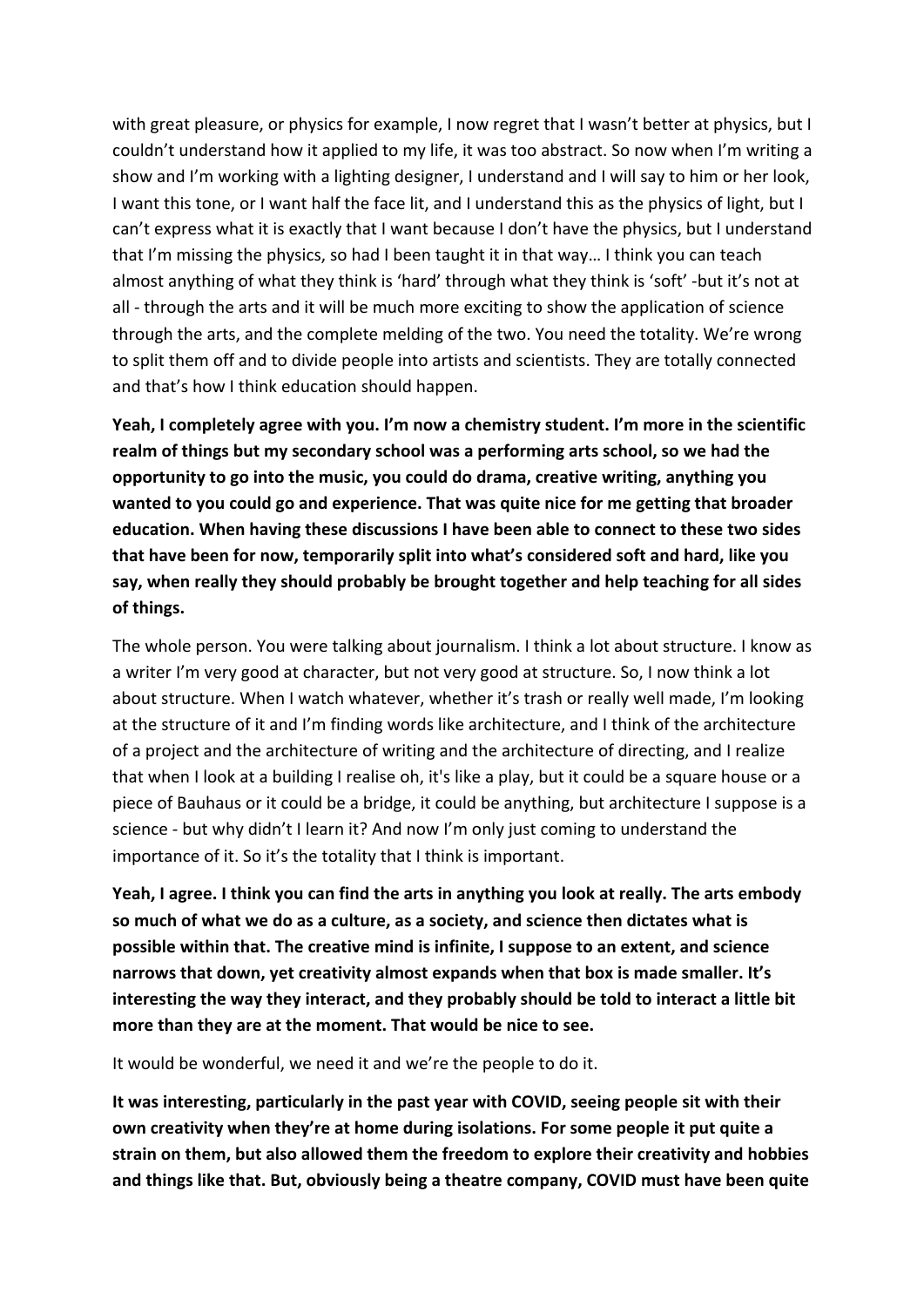#### **a strain. Theatre as a whole was struck quite hard by COVID. Can you tell us what you and the rest of the company did to adapt and move around these struggles?**

Well, we had planned to do a huge site-specific project, which was heritage funded, called Discovering and Documenting England's Lost Jews, and we were going to do it at the Novo Cemetery which is at Queen Mary, and COVID struck. So, the whole thing had to stop, so we sat down as a company, zoomed each other, and said what do we do now? And we were planning a website and we thought well we'll have to make a much richer website than the one we're doing. And, luckily, we had an enormous amount of research, and a lot of film from workshops that we've done, so we found a way of making a website that was indicative of what we'd been doing and was very theatrical, and we employed actors to voice a lot of material and we asked them to film themselves at home, so we made theatre on the website. And it worked! It was incredibly stressful but we did it, and it taught us an enormous amount about transferring everything immediately to a website, and, to some extent, we've carried on doing that and we now have those skills. I think that's why the giving voice project is so rich because it meant we could pay actors, and contribute something to fellow artists, and applying for grants that would then enable us to contact people on the margins and involve them in classes and artistic projects. It was a problem because not everyone was computer literate or able to get wifi, or able to use the digital components, so we then began to train people but you can't touch everybody because of course there were still a lot of people who were not keen to use digital platforms, but we widened and we made an enormous number of contacts within many more community groups and we now have more - bizarrely enough - COVID meant that we now have more networks than we had before, so now we need to make the next transition, which is what this is about now, this project, - of going out there and starting to interact with the public again. We'll see how deeply we can do that, depending on the health restrictions. COVID was both a terrible thing and also a huge learning area of what we could do digitally. It stretched us to a maximum and we're still learning. Adapt or die. That's it isn't it.

**Yes, COVID is a challenge, and as you say you could come out the other side of it better and if you don't then it's adapt or die. Particularly with the Giving Voice project which this event is based around, for those that haven't come across it yet, they're stories of women across the world, immigrants, migrants, anyone who needs a story told, there's a space on the Pascal Theatre Company website where these stories are collected, and then voiced over by these actors, as we were just discussing, and told in a safe space, completely anonymous if needs be, and I had a change to listen to quite a few of them and some of them are really touching, it was so interesting to hear all these different perspectives and cultures and things like that. I just wanted to talk through some of the ones I did listen to and some of the quotes I took away, the first one being from the Gentle Warrior story by someone with the initials CH, and the story ended with, "An artist is a leader too, isn't she?" and that hit me very, very hard. I sat there and thought about it. And you're an artist yourself, I think everyone's an artist to some extent, but you're one of the strongest**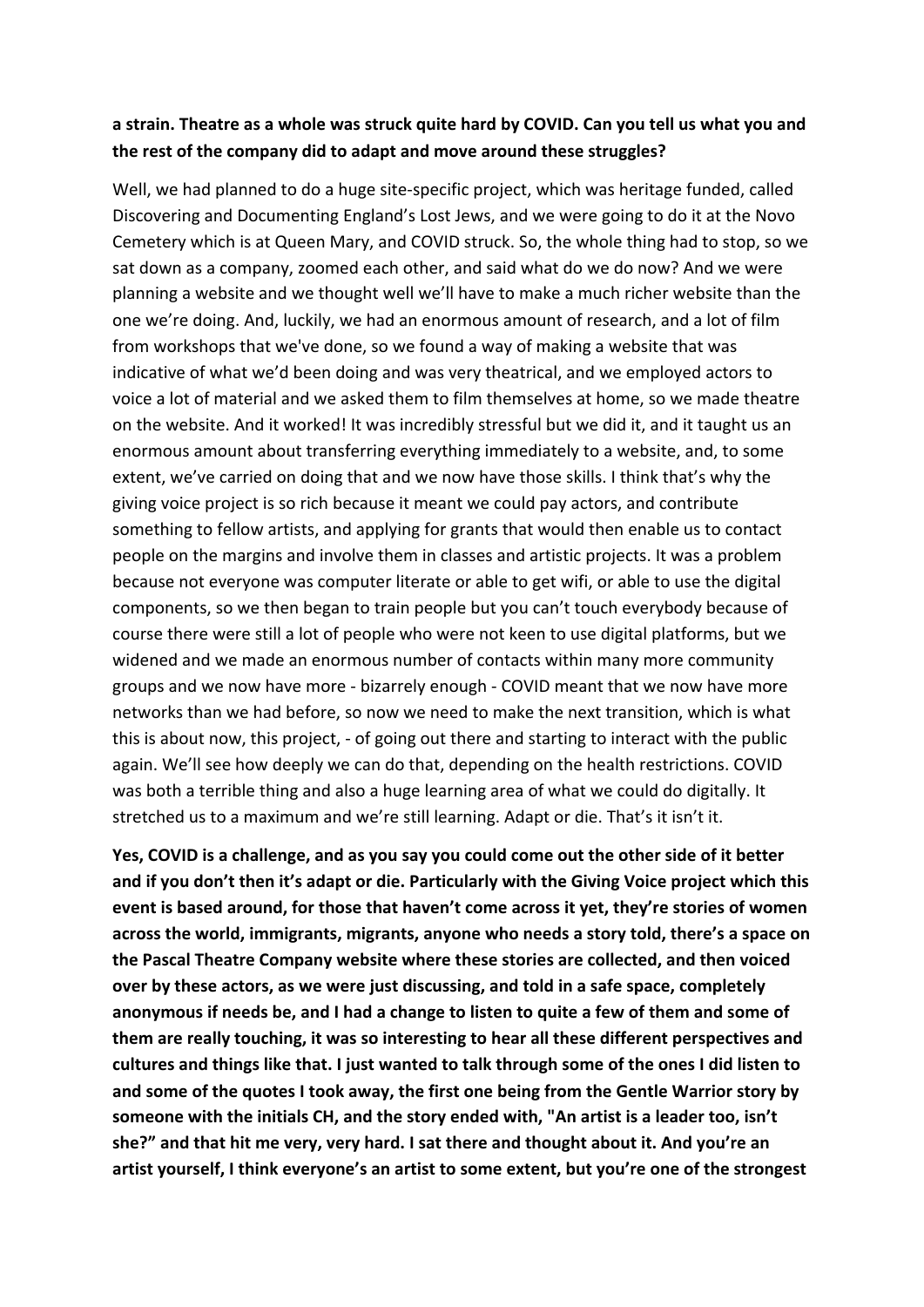**examples of an artist that I've come across, and have helped and inspired so many more people to become artists through the company and all the things that you do, so could you talk about how empowering the art can be, particularly for those women around the world who may not have a voice otherwise.** 

I think it's the art of telling your story and realising it's important and realising that each individual carries not just her or his story, but the story of grandparents, and that is a huge archive that we carry on our backs without being aware of it. If you speak to your grandparents and ask them about their childhoods you can go back probably a hundred years and they may remember stories from their grandparents, and we the artists are the ones that transmit these stories and it's a choice to do it, to write it down or to paint depending on what it is you want to do. I feel a kind of duty to reveal these stories. I'm not a religious person, but what are we on this earth for but to transmit the beauty and poetry of our lives however painful or alienating or disturbing. They are the history and we are the storytellers, and I think the storytellers are the Kings and Queens of our society and we should revere them and encourage the next generation to become them. And it's the smells and the tastes and the music and the atmosphere and all those intangible areas that make up the tapestry of our lives; that is the treasure. That to me is wealth. It's not money, it's not gold, it's these, and they're precious and I suppose I feel a moral duty to record them and help others record theirs in whatever way I can.

**Absolutely. I was having a discussion with one of the artists at the festival and she was discussing how all of our experiences become these stories and these stories are what we live through and we had quite a deep discussion about it, and it's interesting that it's come up here again. We were discussing our own stories, whereas in this case we are building a platform for the stories of others and I think that's something we need to do a bit more, I think we do get lost in our own stories sometimes, but sharing those of someone that can't is a very good project, as you say you might not be spiritual or religious but I think that's a very good purpose to go about your life with.** 

The enabling of other people and realising their surprise that their lives are important through the process of listening to them, and then picking out key moments and then perhaps - this is to do with the journalists' ear which you'll know about, someone says something and you'll think hey, that's interesting, and you ask them to go there - I'm thinking of Claire Manley's story. She does give her name so I'm giving it. A woman with learning difficulties and she was talking about the struggles she was having with the council and other difficulties and then suddenly she said something about judo, and I said What? Judo? Tell me about that. And I got her off the stories which everyone has - the struggles with their everyday lives, but this concept of Judo, of being a warrior, that this woman who's been told all her life that she's nothing because she has learning difficulties suddenly comes out as a warrior on the mat and beats this policeman. It was a wonderful story, but it's about I think, the enabling of the other person by just having your ear wide open to something they may not think is important, and you realise if you bring that to the forefront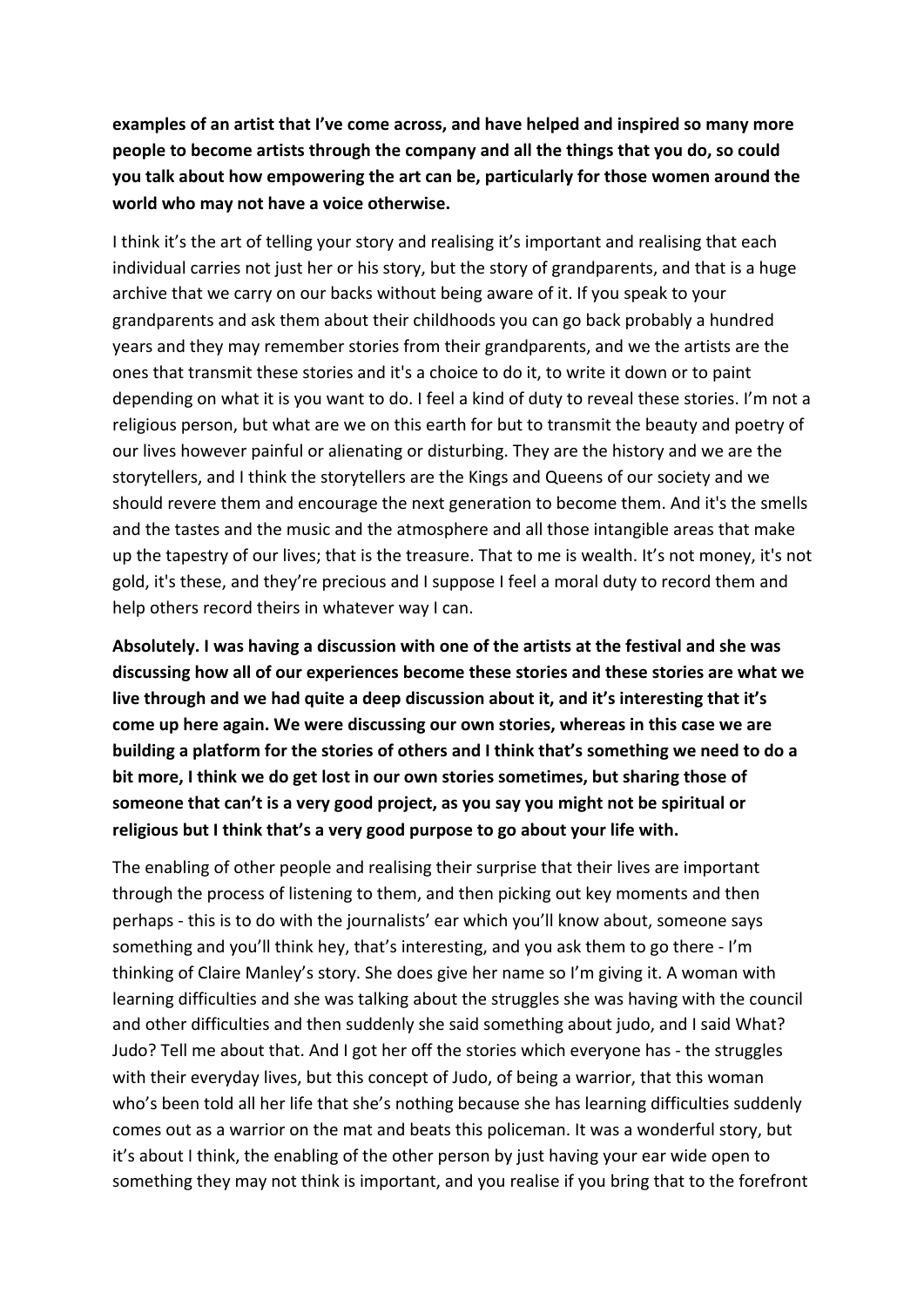of your conversation you'll get something that might even surprise them. And the enabling of the other to find within herself or himself something that is so deeply hidden that it's not known about is very pleasing and then you feel that you've got the nugget out of the soil.

**A lot of these stories are highlighting a lot of the struggle that these women have been through, but one of the really good things about these stories is that they highlight the triumphs as well, the good things that are going on, as you say, there's this one about becoming a warrior on the judo mat despite other things that might be making her feel otherwise and I found the same in another one of the stories by a lady named Josephine and she was talking about her struggles with her education and the unforgiving nature of a university in a foreign country for those less fortunate, those with wifi issues as you discussed before as well, but she eventually made her way to achieving one of her life dreams which was starting nutritional cooking classes for women and lots of different cultures and things, so it was really nice seeing that highlighted, particularly nowadays where we have such a culture of social media and the news highlighting all these terrible things in the world and we see it every day when we wake up and we scroll through the news and we see another school shooting or something, and we can get very lost in the suffering that is going on but having these stories that highlight the really nice things, the triumphs, that people are succeeding despite that…** 

It was interesting that some of the women wanted to be anonymous because they were either ashamed of their stories or they didn't think they were very important, but during the process they would say to us, "No! I'm going to put my name there. I'm going to own my own story." And that was really interesting to us because we didn't expect that to happen. Sally and I were working together and Sally would say, "I need to tell you, she doesn't need a pseudonym, she's going to put her own name." and we were overjoyed. I think yes they are triumphs, and then the women understand them as triumphs because we as outsiders they don't know us, they've never met us - acknowledge that they are triumphs because they're published online. And once they're published online, the world recognises you. So, there's yet another triumph on top of the first triumph, so there is a double, even triple, layer there that is satisfying.

## **Yeah highlighting that positivity that can come out of these stories is really nice. It's one of the major successes of the project - all this positivity and empowerment that almost frees them of the bad things and really celebrates the successes. Is zoom the main way that you've been collecting the stories?**

We had problems at first because we were trying to reach the hard to reach which we couldn't reach because they are hard to reach. So, Sally Mijit, who I've been working with on this project among others, Sally said we have to go to - remotely, because it was real lockdown - we have to go to the community centres where these women go. And they were zooming into them or had found a way of going, so we would contact the director of the community centre and have access to five or six women and we would explain what we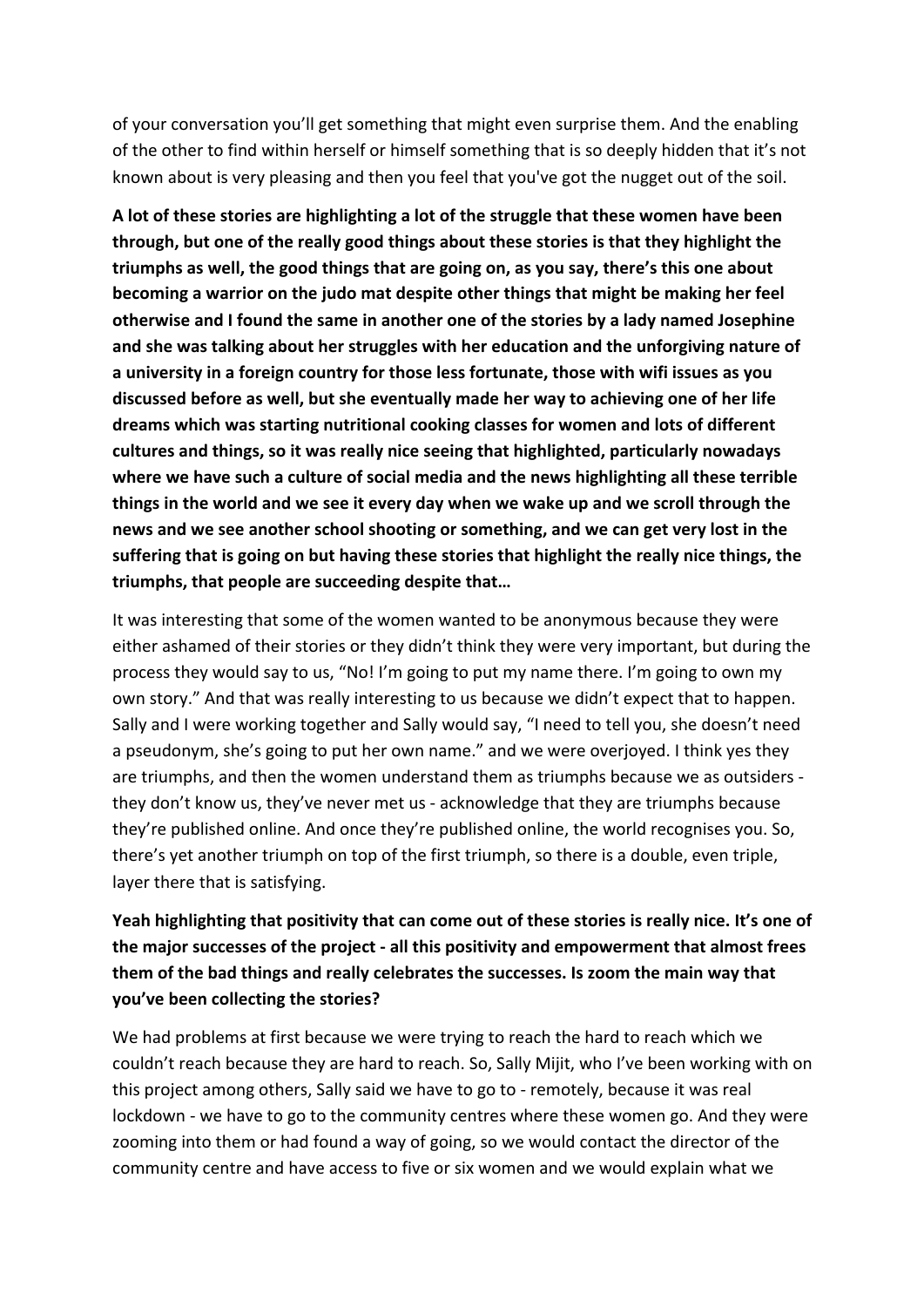were doing and they then understood that we were safe and they agreed to tell their stories. Quite a lot was on the phone after that because in a way it was liberating not to see each other, they felt freer on the phone. And we were surprised at how much we were on the telephone. It felt quite old fashioned to go back to calling landlines and finding people, going back to them several times and then getting readers to read them so the process was long and old-fashioned but it was great because I'm sure they revealed more than they would have done in a group or even on zoom so that's how we found them in the end. And I'm sure there are many we haven't found because of their situation, and there were some community centres who were in touch with women who were refugees who wouldn't be interviewed because there were agents in this country who could track them down and attack their families in their own countries. There was a terrible sorrow inside me thinking there's this woman from x country who I would love to talk to but she's too frightened to talk to me and I'm certainly not going to put her family in peril by insisting. So there were gains but I'm aware that there's a lot out there that we would love to have but the women are still living in terror, even in the safety of Britain.

### **Yeah, absolutely. If there is anyone out there listening at the moment who feels like they want their story told, what would be the best way of coming into contact with you to get their story told?**

If they emailed sally@pascal-theatre.com, Sally will be in touch with them. That would be great.

**Everyone should definitely get the chance to tell their story, and if this interview does anything for people hopefully it kind of backs away from the fear of telling it and maybe realise how much of a triumph it would be to get it off your shoulders. To move on into the event itself, all these stories have been collected and they're being used in the event in multiple kinds of ways. Was there a selection process or did you hand them all over to the contemporary dance school and say take your pick?** 

No, I selected them, because some of them are very poetic and reflective and I thought this is never going to work with dance, it's too personal, so I looked for what was quite active and could be used theatrically. So I guess it's the journalists editing head and the theatre makers editing head, which looks for areas that are active and poignant and have nuance. And in the end I think there are about 5 or 6 stories but there are fragments from the other stories that come in, which are very poetic: 'My mother married the wrong man.' 'I married the wrong man.' 'My name is Ruth.' The importance of saying it comes through, although Ruth's story is not told. The name Ruth means pity. And then someone says, "No, my name is Irena." and it's the story of a Polish-Jewish child who pretends to be a catholic Pole in order to survive the war. So, the importance of even your name and what that reveals about your past and what might put you in danger, so we have that as a motif running through. Who am I? About identity, so there are almost songs spoken, singing moments that come through and repeat and return as haunting moments of identity motifs, and then the stories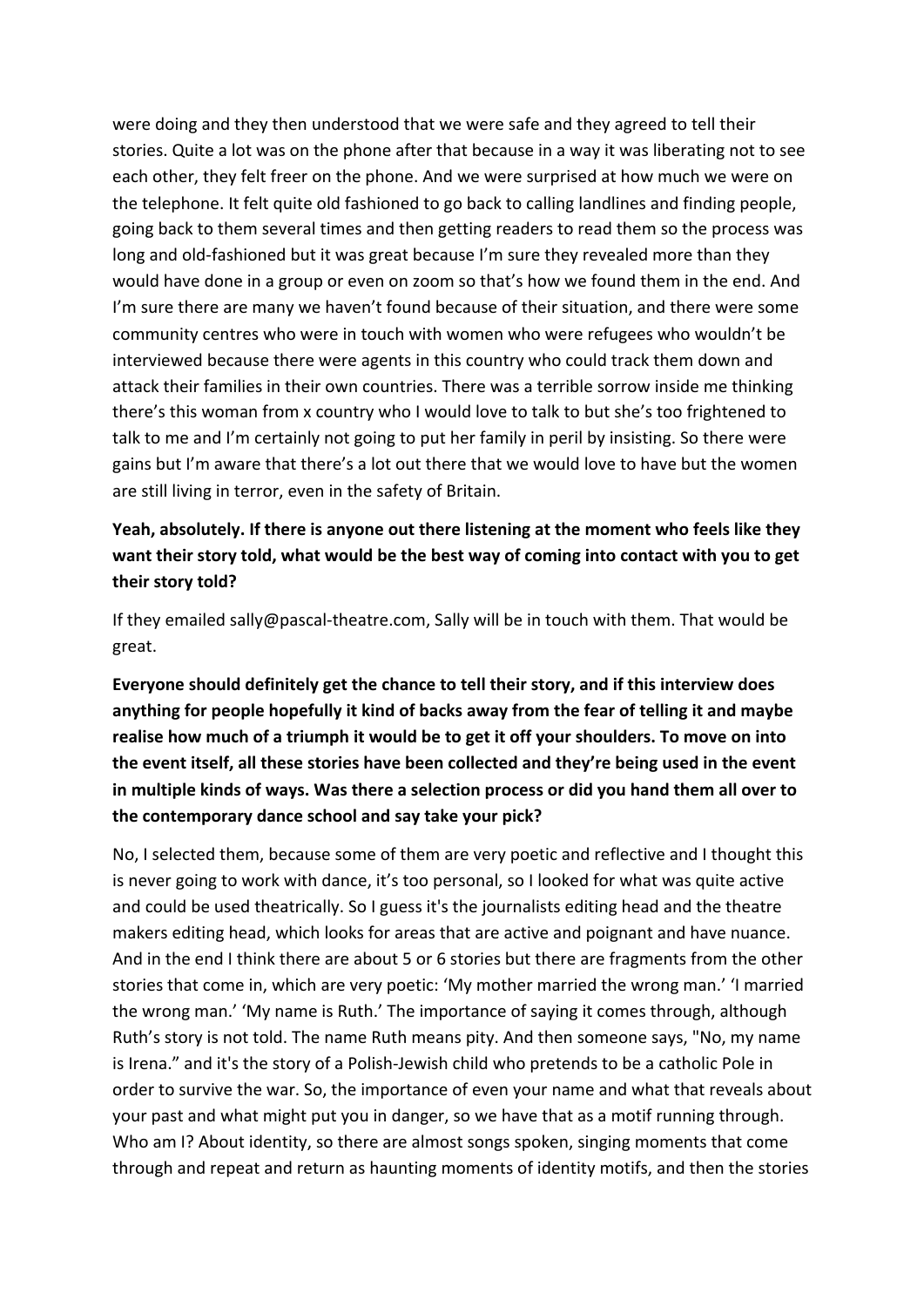are edited so they're very, very tight. And then the dancing will take over. And then there are comic areas - a woman who has a knee replacement and almost Marx Brothers jokes and vaudeville that goes into popular working class music hall techniques, which the dancers had no idea about because they're not exposed to that kind of back culture, so they learned a lot about that as well as other types of genre of revealing stories. There's one point in the chapel and we use nursery rhymes in the chapel and we tell the story of banging on the door in Paris in 1940 to take a family away, and it's from the baby's point of view. The baby has to stuff her fists in her mouth to shut up because the mother shows her to do this, so you've got a baby's point of view of horror, but at the same time you've got children's nursery rhymes in French, so you have many layers of discordant aesthetic going on. It's very Brechtian in its style. And again the dancers were saying, 'Why is this happening?' and I'd have to explain the process and the philosophy and aesthetic behind it. But we were using the chapel which is a bit like a little bit of France. There's a figurine of Mary, although it's Anglican, you can imagine that it's Catholic. So it's very interesting to use different parts of the church to explore these different aesthetics.

## **It must have been an interesting creative challenge, to sit down and say, ok we have these stories that are currently just words on a page, or recorded voice messages, and say, okay, now we need to convert this into some form of performative art.**

That's right. First of all, I edited quite a lot of the text that I thought would work, then I went in and did a lot of rehearsal with the dancers, asking them to experiment. And take into their bodies the text. What was hard for them was using their voices. And although the project is called Giving Voice, and was aimed at women telling their stories, it became something else working with the dancers, which was how do dancers learn to speak on stage, because they're not trained. I went to drama school and learned how to use our voices and train our voices through our bodies, and that was seamless, whereas these young people had never learned to use their voices. I must have said so many times, "Your voice is in your back pocket, I want it in your gut". And I don't know if that meant anything to them but gradually they began to own their voices and connect their voices to their bodies, so for them that was a huge learning process. It's years of training to learn how to use your voice, and that means to express your identity and to dare to stand up in society. It has many psychological implications which it's hard to assimilate when you're very young. I think it's the beginning of a process which they're still enjoying and learning to use.

**It's really interesting how this all links together. The project itself is about giving voice, but you found that you gave voice to these dancers as well, who initially didn't want to be very loud, and kept quiet but telling these stories loudly is going to be so important - in the piece, but also in life I think. You can't just whisper it at the back of a pub or a church, it has to be shouted. The listener base for this radio station is largely young students, young creatives, people interested in culture. Is there any advice you can give them about breaking into the professional world of art?**